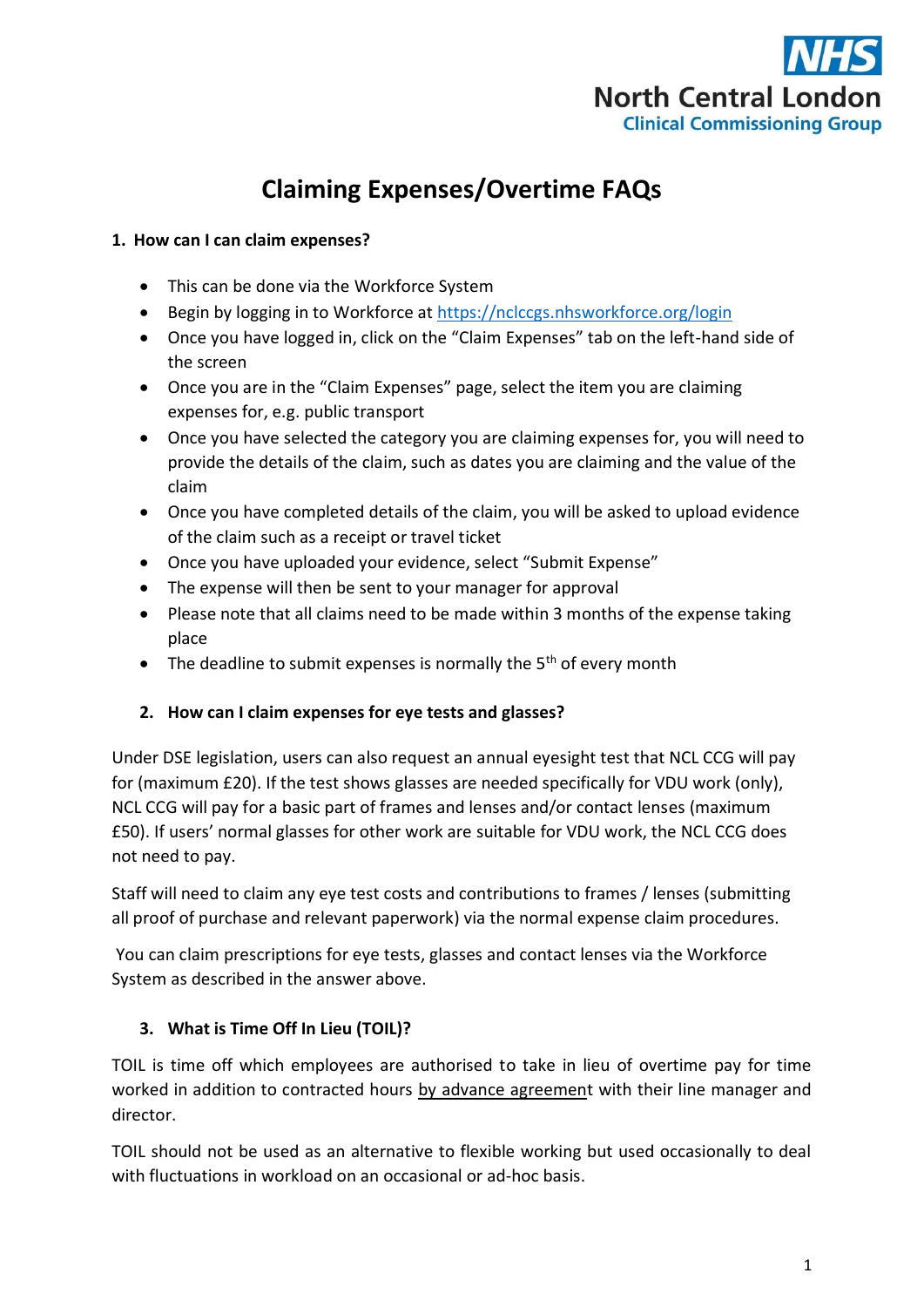

Staff must receive prior permission from their line manager before they work additional hours

Any TOIL accrued must be taken within three months of it being worked.

Any TOIL accrued must be recorded locally and only entered on the Workforce system when those hours are being taken. This is to ensure that TOIL hours are not deducted from annual leave entitlement on the system.

There are times when TOIL should not be accrued including:

- Where an employee has chosen not to take a rest break
- As a result of poor time management due to poor performance
- As a means of accruing extra leave

Employees will not be paid in lieu of TOIL which has not been taken by the final day of employment. Any such accrued TOIL will be lost.

### **4. What is Overtime (OT)?**

Overtime is defined as hours, in excess of the standard full time hours (37.5 per week) which have been worked with the agreement of the employee and their line manager and director to meet particular service requirements.

Overtime can be authorised only where it is essential and the finance is available. In general it will be resorted to only in periods of exceptional pressure of work and to avoid the need to recruit additional staff for seasonal and other extraordinary peaks in workload. For those working standard office hours, overtime will be authorised during the Monday to Friday period.

Part-time workers are entitled to request/volunteer for overtime in the same way as full-time workers. Part-time workers will not be entitled to enhanced pay (but will be paid at their normal hourly rate) until they exceed the weekly hours of a full-time worker, i.e. 37.5 hours under NHS terms and conditions of pay. Part time employees may also be granted TOIL in the same way as full time employees.

Employees must ensure that they receive prior agreement from their line manager before they work additional hours and make any claim for TOIL or overtime.

In accordance with Section 3 of the Agenda for Change Terms and Conditions, all staff in pay bands 1 – 7 will be eligible for overtime payments. Senior staff paid in Bands 8 or 9 will not be eligible for overtime payments.

#### **5. How do I claim overtime?**

It is important to note that payment of overtime is **exceptional** and where possible, TOIL should be considered in the first instance. If overtime is extraordinarily agreed, the authorisation must be signed off by (in accordance with the CCG's SFIs):